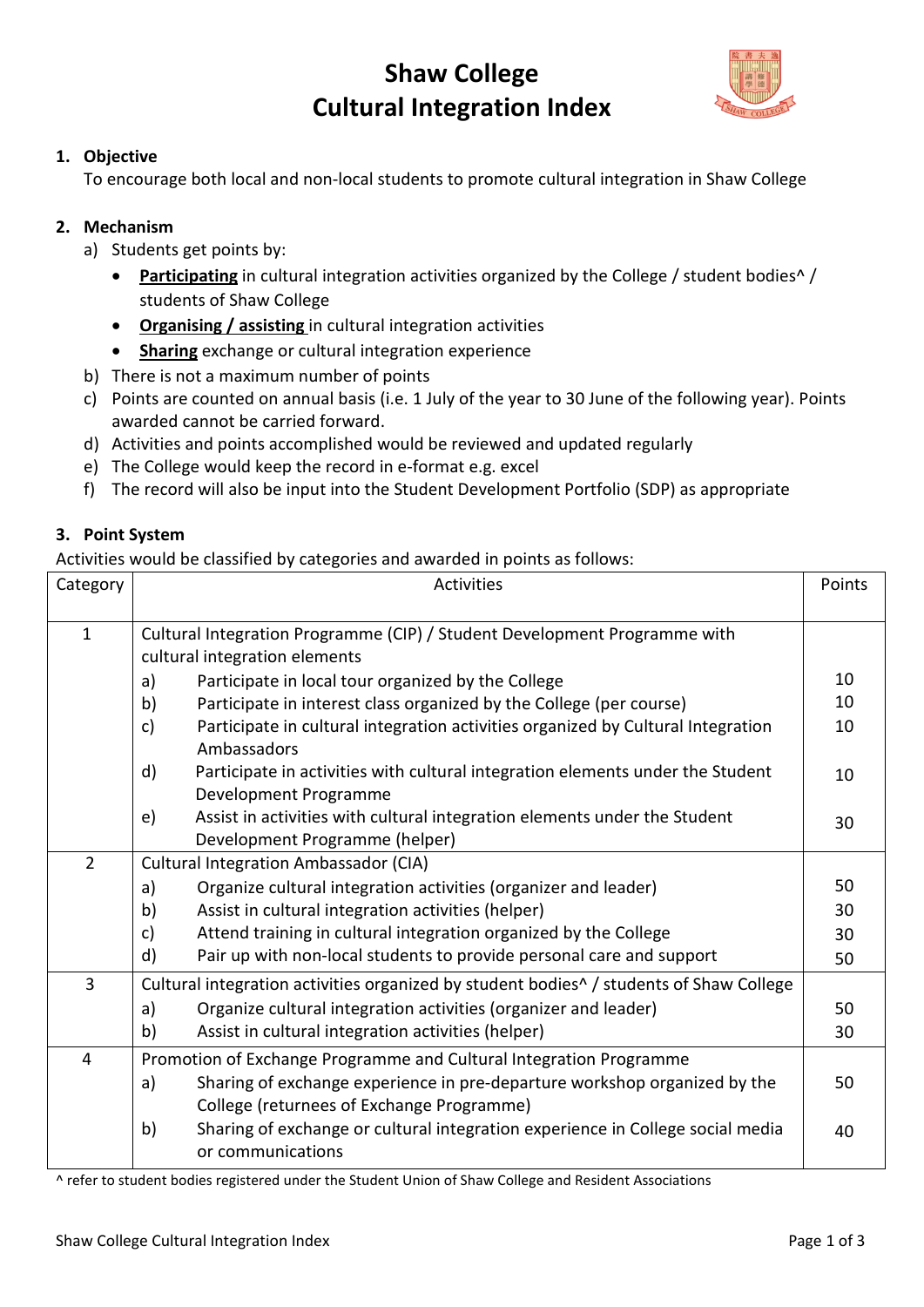#### **4. Supplementary Information**

- a) For Category 1, points are given after **completion** of activities (attend the whole session for single session activities / no less than 70% attendance of all sessions for activities with more than 1 session). Record will be automatically updated by College staff.
- b) For Category 2, Certificate of Appreciation for Cultural Integration Ambassador (for CIAs with no less than 70% attendance of CIA events) will be awarded in a yearly basis.
- c) For Category 2 and 3, points are given based on level of participation in cultural integration activities. Organizers and leaders are students who plan and execute the event. Helpers are students who help the organizers during the event.
- d) For Category 3, points are given to activities that fulfill **ALL** the criteria listed below:
	- − With cultural integration elements e.g. relate to culture of Chinese / foreign countries
	- − Event time no less than 4 hours
	- − 70% or above participants of the event are students of Shaw College
	- − Proposal should be submitted to College for approval *at least 2 weeks* in advance *(Appendix 1)*
	- − Report *(Appendix 2)* and supporting documents (Attendance List *(Appendix 3)* and photos) should be submitted to College *within 1 week* after completion

| At least 2 weeks before the event                                                                                        |                                                                                                                                             |                                                                                                                                                    |
|--------------------------------------------------------------------------------------------------------------------------|---------------------------------------------------------------------------------------------------------------------------------------------|----------------------------------------------------------------------------------------------------------------------------------------------------|
| -Ensure that the event:                                                                                                  | During the event<br>-Record the details of<br>organisers and helpers<br>-Complete the<br>Attendance List of<br>participants (Appendix<br>3) | Within 1 week after<br>the event                                                                                                                   |
| . With cultural integration<br>elements<br>$\bullet$ Event time > 4 hours<br>-Submit proposal to<br>College (Appendix 1) |                                                                                                                                             | -Submit the followings to<br>College:<br>• Report (Appendix 2)<br>• Photos<br>• Attandance List (Appendix 3)<br>-College will update the<br>record |

e) For Category 4, sharing of experience is by invitation by College only. The format and requirements may vary, depend on the needs.

 $\blacktriangleright$